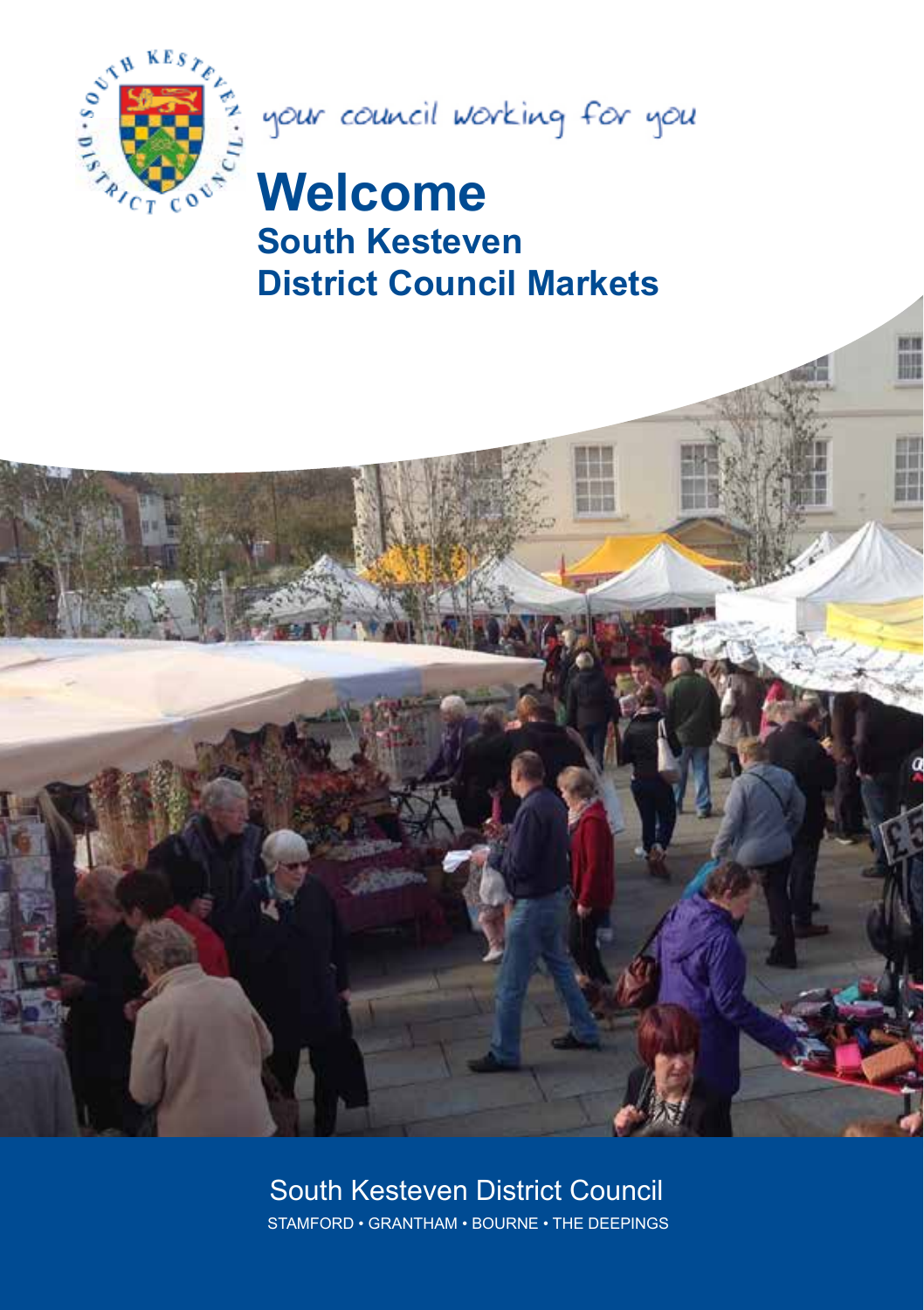## **Welcome to South Kesteven District Council Markets**

There have been markets within the district of South Kesteven for hundreds of years. That's a lot of centuries of successful trading!

We would like to be able to share this success with you. This guide will give you information you need to choose a market, day and the type of stall that suits you.

South Kesteven District Council operates three markets within three towns in the district.

To find out the days that the markets trade please refer to the section on trading days and fees and charges.

## **Running a market stall**

Running a market stall is one of the easiest forms of business. You decide what products you want to sell and hire a stall from SKDC for the day to trade.

## **How to trade on SK markets**

You can trade in either of the following ways:

> As a casual trader

As a casual trader you will be offered a stall or pitch for a specific trading day only.

> As a regular trader

As a regular trader you will be allocated a stall or pitch for the year. This stall will be in the same location each week.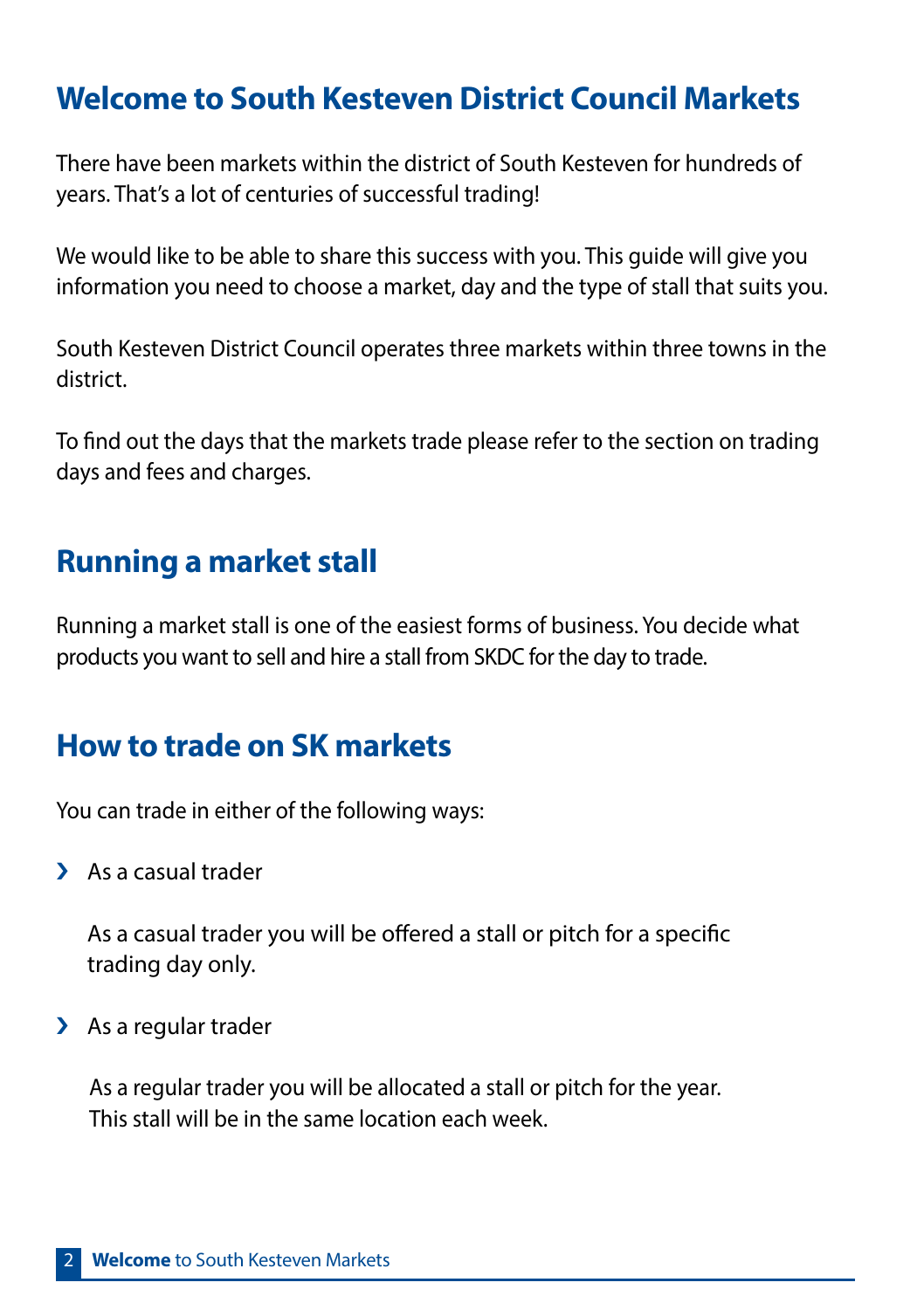### **Casual Trading**

You will be offered a stall on the market of your choice and this stall will be built and ready for you to trade from. All you need to do is provide your own cover and stock. You will be required to pay for this stall on the day that you trade. Please be aware that we may not always be able to allocate you a stall due to constraints but we will endeavour to accommodate where possible.

### **Regular Trading**

You will be offered a permanent stall or pitch on the market of your choice and this stall will be built and ready for you to trade from. All you need to do is provide your own cover and stock. We can offer regular traders the opportunity to use one of our covers if required. Your stall will be in the same location every week and will not be allocated to anyone else unless you are not attending. If you do have time off, rest assured that your stall will always be available once you return to the market. As a regular trader we do request that you pay for your stall on a monthly basis, at a reduced rate to that of a casual trader. You will also be entitled to 5 free trading days per year.

**You are nearly ready to start trading, just a couple of steps to go.** Before you are able to trade you will need to register.

## **How to register**

You will need to complete the market trader application form (enclosed in this pack).

Complete the form with as much detail as possible, particularly on the type of goods that you wish to trade in. We like to ensure that we keep a happy balance between the goods on offer on all of our markets and try not to duplicate too much on some products. Think carefully about the goods you wish to trade as once you have completed the application form it is highly unlikely that you will be able to change your product line.

You will also need to have Public Liability Insurance up to £5 million. You can obtain this insurance from any insurance company.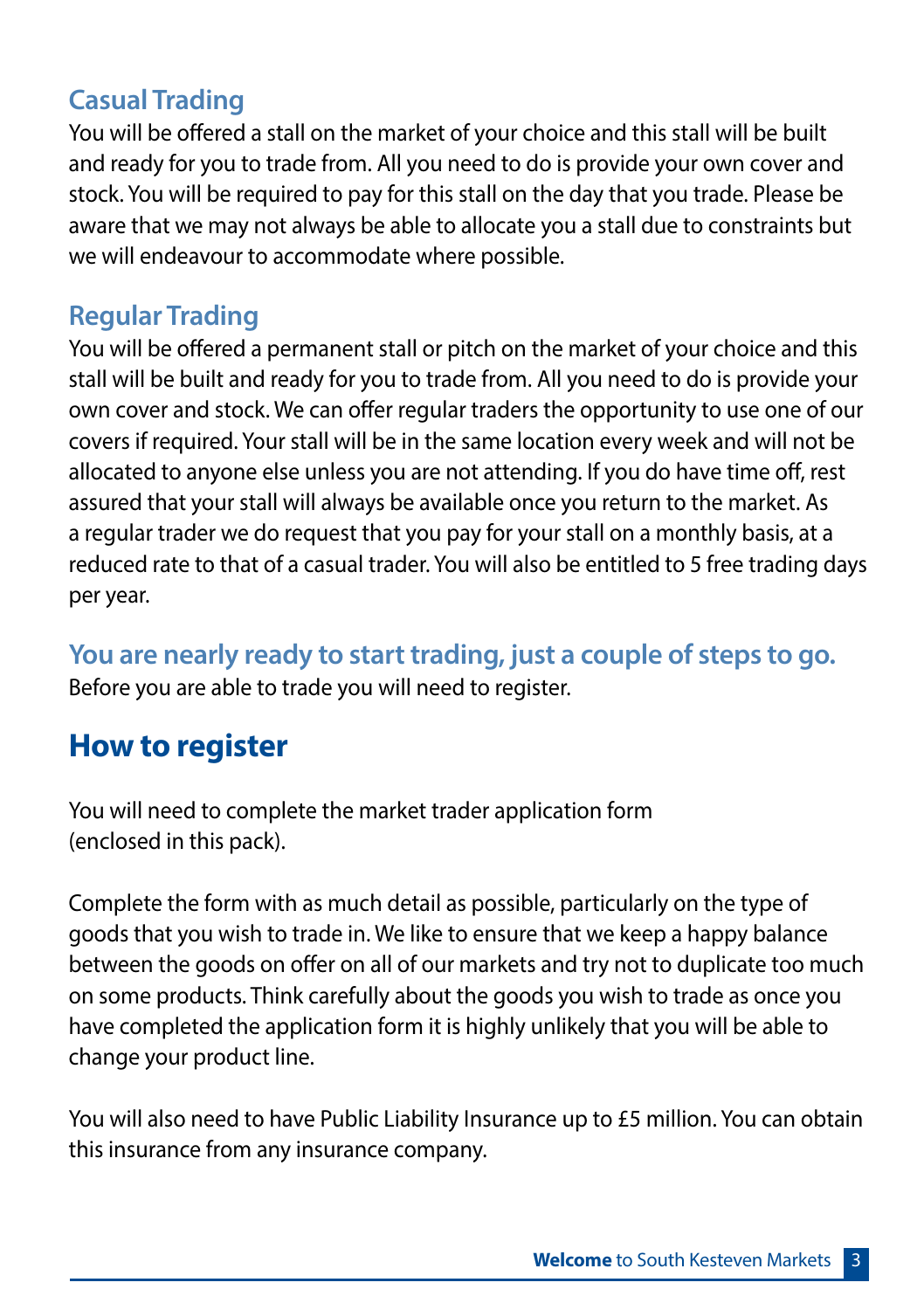If you decide to become a Regular Trader we also request that you are a member of the National Market Traders Federation (nmft). This is an organisation that is run by market traders for market traders. Once you join, you will also receive public liability insurance through the federation. There is a hand book included in this pack and available online at www.nmtf.co.uk

We will process your application form and advise you once you have been approved to trade. You will now be able to trade on any of our markets in the district.

### **Here are the details of our markets Indicates market area**

We operate from 3 market towns in the district

#### **Stamford Market**

**Market day: Friday Market day: Saturday (Red Lion Square)**

This market is held every Friday on Broad Street and Ironmonger Street. We currently have approx 90 traders, both casual and regular.

The market trades between the hours of 8.30am and 4pm. We do request that all traders are set up and ready to trade by 8.30am. All vehicles that are not allocated space on the market must be removed by 8.30am. You can park your car at one of our nearby car parks.

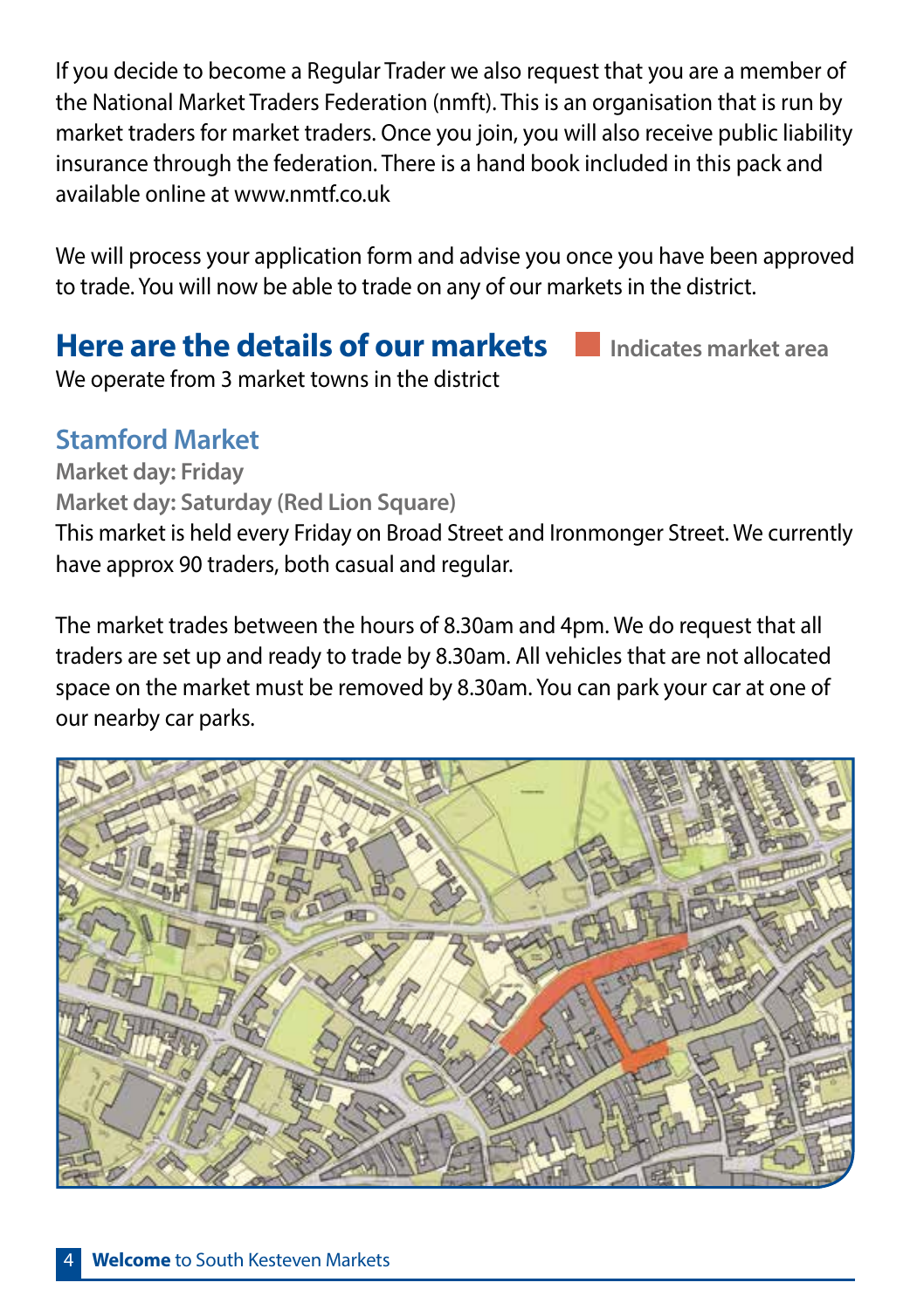We also have a farmers market that stands every other Friday in Stamford on the High Street, close to Broad Street area. Details are available upon request if you wish to stand on the Farmers Markets.

## **Grantham Market**

**Market day: Saturday**

This market is held every Saturday on Narrow Westgate and Market Place. We currently have approx 40 traders, both casual and regular.

The market trades between the hours of 8.30am and 4pm. We do request that all traders are set up and ready to trade by 8.30am. All vehicles that are not allocated space on the market must be removed by 8.30am. You can park your car at one of our nearby car parks.

We also have a farmers market that stands every second Saturday of the month in the market place (bottom of Butchers Row). Details are available upon request if you wish to stand on the Farmers Markets.



#### **Bourne Market**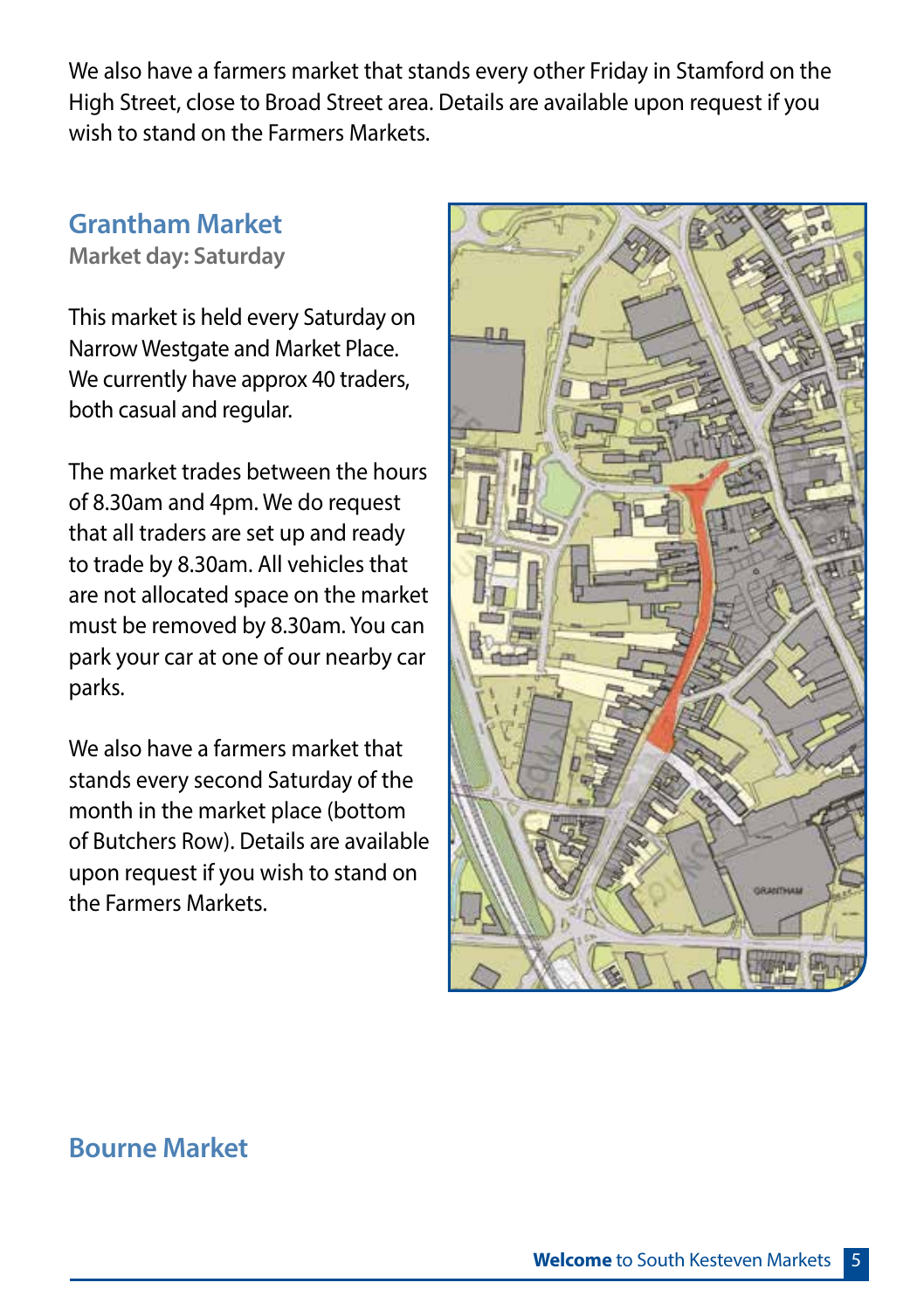#### **Market Day: Thursday Market Day: Saturday**

This small market is held every Thursday in the car park immediately behind the Corn Exchange building. We currently have approx 20 traders, both casual and regular. One small Saturday market has five traders.

The market trades between the hours of 8.30am and 4pm. We do request that all traders are set up and ready to trade by 8.30am. All vehicles that are not allocated space on the market must be removed by 8.30am. You can park your car at one of our nearby car parks.



#### **Market Supervisor**

They will be available on market days if you have any queries or need help about your stall contact 07712 199076 or 01476 406073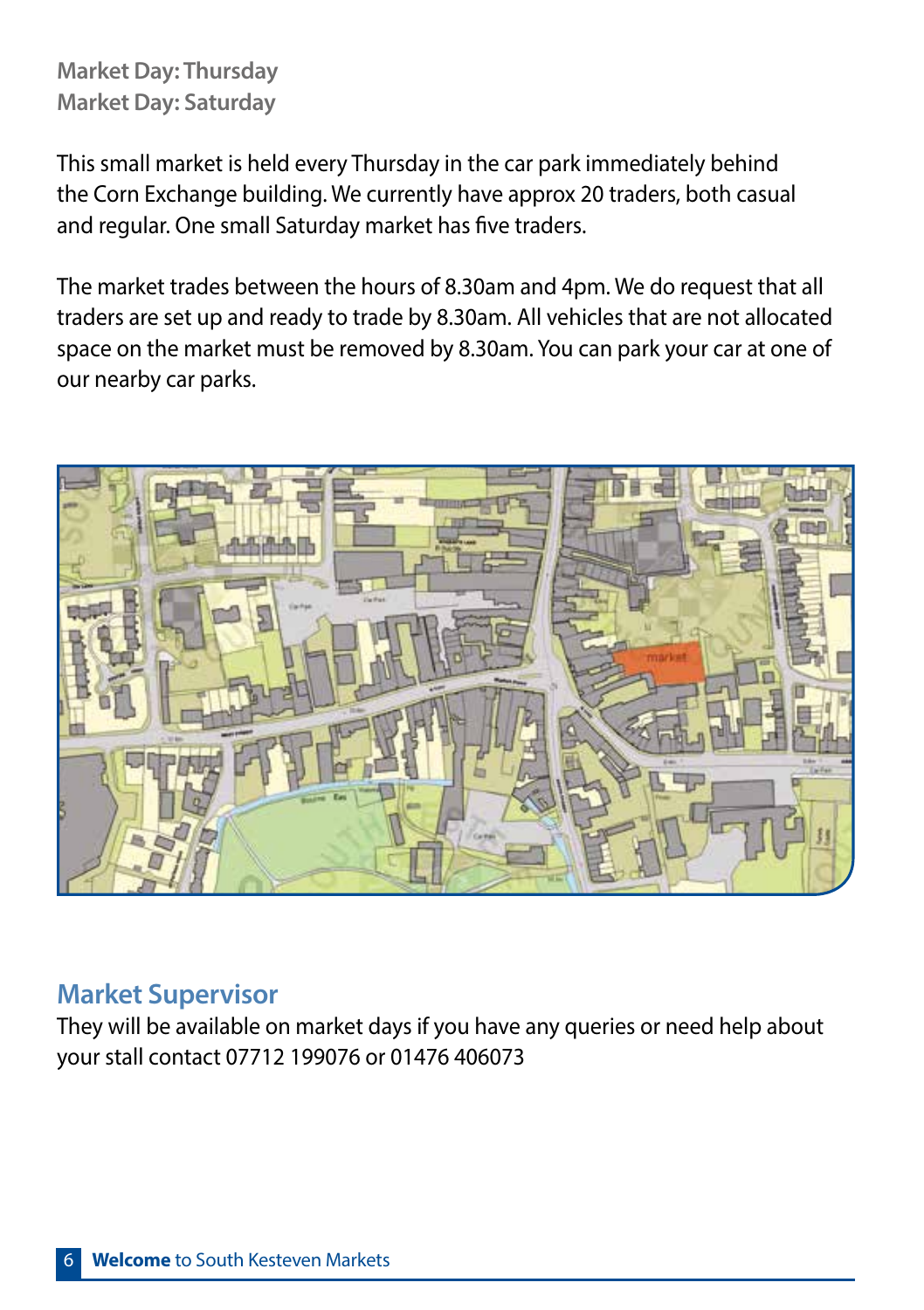### **Fees and charges**

These 3 markets operate slight differently. Here are the most common charges for each market, but you can find a full list of the current fees and charges on our website: www.southkesteven.gov.uk

| <b>Stamford Market</b>      |                                      |
|-----------------------------|--------------------------------------|
| <b>Standard Stall size:</b> | 3.05 x 1.22m                         |
| Standard pitch size:        | 3.05 x 3.05m                         |
| Casual trader stall:        | £27.30                               |
| Regular trader stall:       | £23.85                               |
| Casual pitch:               | £24.15                               |
| Regular pitch:              | £21.30                               |
| Hot food unit:              | £27.30                               |
| <b>Grantham Market</b>      |                                      |
| <b>Standard Stall size:</b> | 3.05 x 1.22m                         |
| Standard pitch size:        | 3.05 x 3.05m                         |
| Casual trader stall:        | £24.30                               |
| Regular trader stall:       | £21.50                               |
| Casual pitch:               | £21.20                               |
| Regular pitch:              | £20.00                               |
| Hot food unit:              | £24.30                               |
| <b>Bourne Market</b>        |                                      |
| <b>Standard Stall size:</b> | 3.05 x 1.22m (pop up stall provided) |
| Standard pitch size:        | 3.05 x 3.05m                         |
| Casual trader stall:        | £21.00                               |
| Regular trader stall:       | £19.30                               |
| Casual pitch:               | £16.75                               |
| Regular pitch:              | £16.25                               |
| Hot food unit:              | £21.00                               |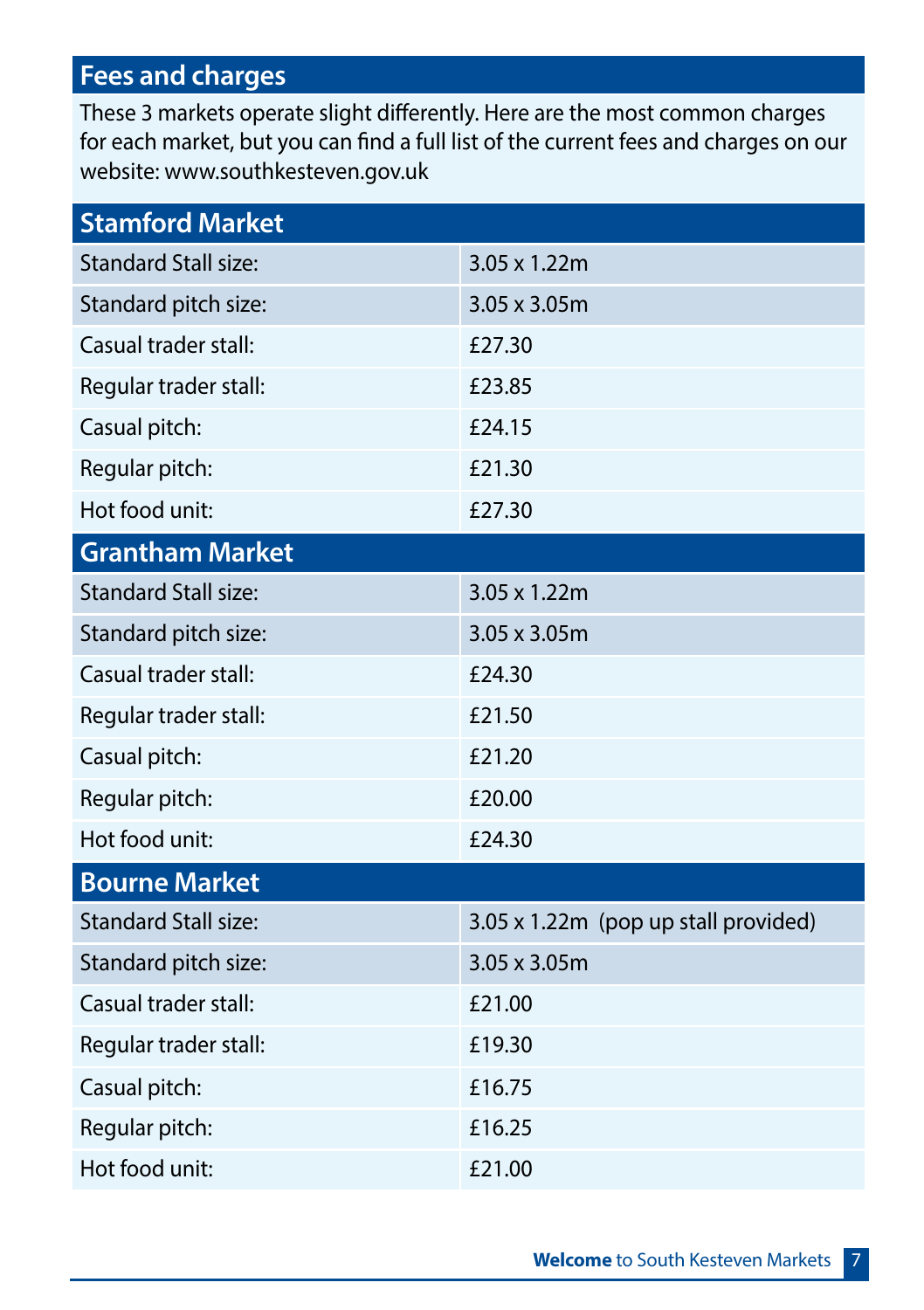## **Frequently asked questions**

#### **Q: What are the rules and regulations for traders?**

A: Once registered with us, you will receive a Market Trader Code of Practice which details the rules and regulations for traders.

#### **Q: How do I get public liability insurance?**

A: We are not able to recommend specific insurance companies. Speak to the National Market Traders Federation on 0800 592225 or visit their website www.nmtf.co.uk for further details or contact your local insurance broker.

#### **Q: How many stalls do you have on your markets?**

A: Stamford market has 90-100 stalls. Grantham market has 70-80 stalls. Bourne market has a maximum of 20 stalls.

#### **Q: What do I need to bring with me when I start trading?**

A: If you have already registered with us, we would need to see a copy of your public liability insurance and your National Market Traders Federation membership if you have joined.

#### **Q: What kind of stall do I get?**

A: At Stamford and Grantham you will receive a fully built stall with a pitched roof and boards.

#### **Q: Do I need to provide my own cover?**

A: The stall will require a cover. We are happy to provide a cover if you require this on a casual basis, but would request that you let us know before hand if needed as availability is limited.

#### **Q: Where do I park my vehicle if I cannot have it on the market?**

A: There are SKDC pay and display car parks in close proximity to all three markets. Please speak to the Market Supervisor for directions.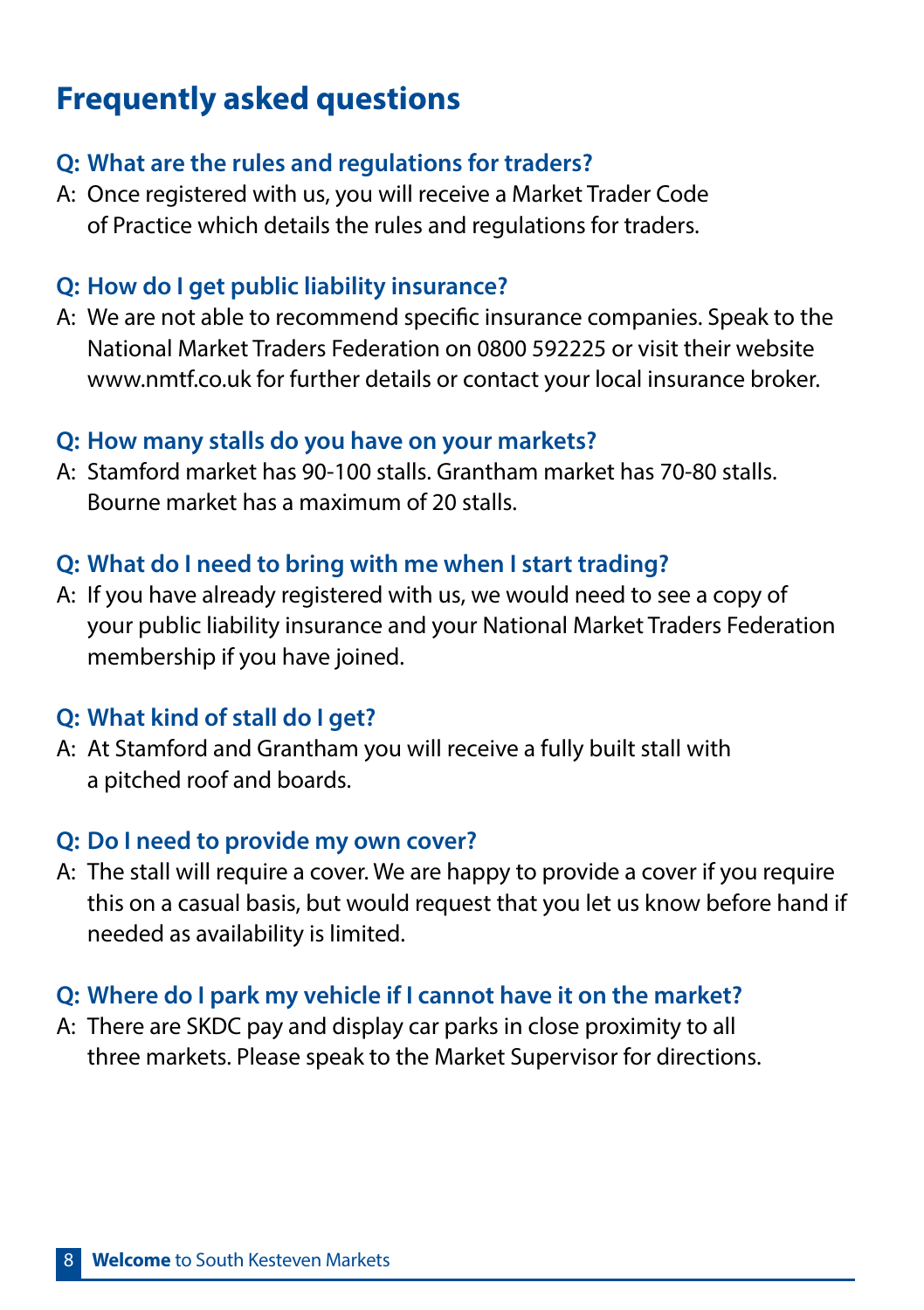#### **Q: What do I do with my rubbish?**

A: All our markets operate with a refuse service so your trade waste will be removed for you. You will be asked to make sure your waste is put in the waste containers that will be supplied at various locations through the market.

#### **Q: What times am I expected to trade?**

A: All our markets are open from business from 8.30 am until 4.00pm. We request that all traders are set up and ready to trade by 8.00am.

#### **Q: Is there any limitations on the products I sell?**

A: It is entirely up to you what type of products you wish to sell. We would strongly suggest that you visit our markets to get an idea of what products are already offered and try and find something different. For further advice on products, please contact our Market Supervisor.

#### **Q: How am I allocated a stall?**

A: As a casual trader we would request that you contact the Market Supervisor before you arrive at the market to ascertain availability. We do like to ensure that you do not make an unnecessary journey.

All stalls are allocated depending upon the products that are being offered and potential conflicts with traders already selling similar items. Regular traders are automatically allocated; casual traders are allocated stalls if available.

#### **Q: Do any traders get preference when it comes to allocating stalls?**

A: We encourage any trader that is selling something different to current product lines and would encourage casual traders to become regular traders.

#### **Q: Can I have more than one stall?**

A: Yes. We are able to offer you however many stalls you need, just remember that the charge is per stall so you will be charged accordingly. Please ensure you request the amount of stalls required on your application form.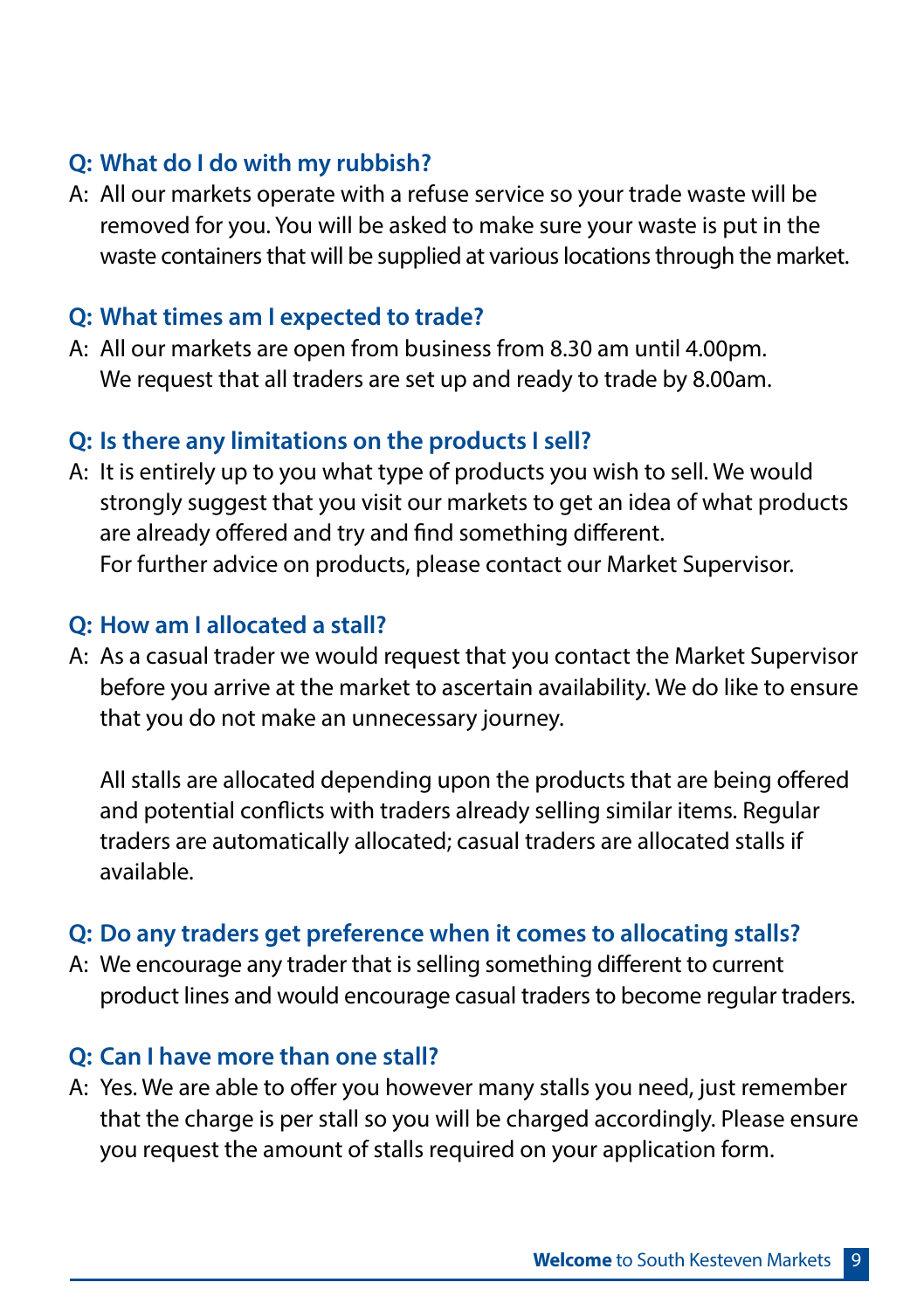#### **Q: Can I have a pitch space that is bigger than 3 x 3m?**

A: If we have space available we are able to accommodate bigger pitch sizes but we would need at least 2 weeks notice before you attend the market. You will be charged pro rata.

#### **Q: Is there storage available for stock?**

A: We do not have any storage available for traders to store their stock.

#### **Q: If I become a Regular Trader, am I allowed time off?**

A: Yes. All Regular Traders are entitled to 5 free trading days per year without jeopardising their position on the market. If you are unable to trade due to illness we would consider any application for rent reduction on an individual basis.

#### **Q: If I am selling food items, do I need a certificate?**

A: Yes. You will require a basic food hygiene certificate and you must register with our Healthy Environment Team. Contact details are within this pack.

#### **Q: Can I change what I sell each week?**

A: No. Once you have registered your product line with us you are unable to change this. If you do require to change, you may have to register again and potentially wait for a stall to become available.

#### **Q: Can I sell alcohol?**

A: You will need to apply for a licence to sell alcohol. Please contact our Licensing Team. Contact details are within this pack.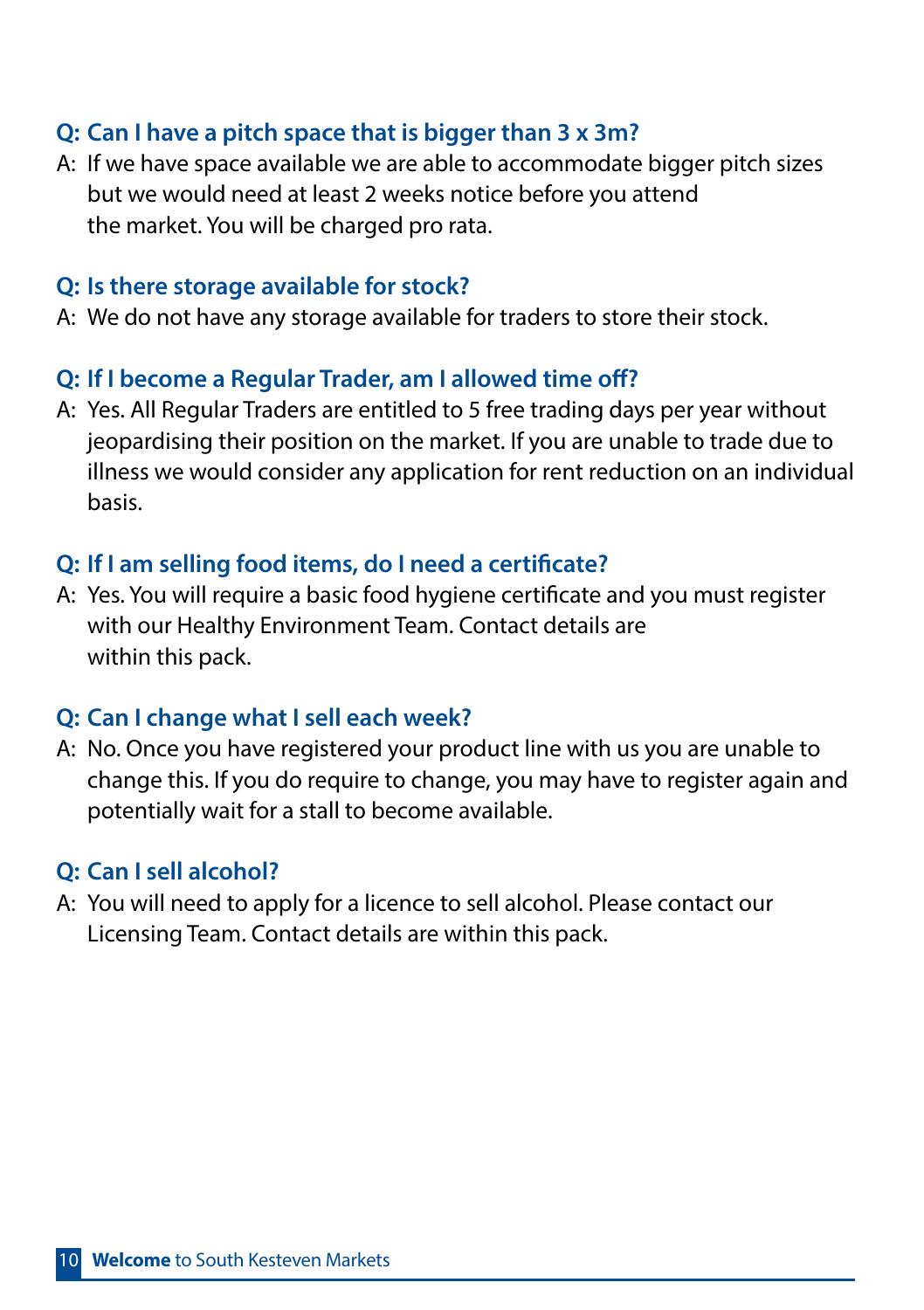## **Goods traded on our markets**

### **Stamford**

Fresh meat **Eggs** Magazines Fruit & Vegetables Bread & cakes Rugs Ladies fashion Dried fruit & herbs Bird food Leather bags & belts Cheese

Plants & cut flowers Mobility scooters Underwear Collectable LPs Tights & socks Double glazing Watch repairs **Hats** Wet fish Household items Shoes

Snack bar Smoking products Roofing **Towels** Men's fashion Jewellery **Crockery** Haberdashery Artificial flowers Bedding **Antiques** 

Jams & chutneys Books Specialised Coffee Cameras Curries

#### **Grantham**

Snack bar Butcher Fruit & Vegetables Rugs, mats Plants & cut flowers Tights & socks Smoking products Collectable LPs Eggs Bread & cakes Cheese & pies Key cutting Fishing tackle CDs & videos Greeting cards Magazines Die cast toys Coach tours Watch repairs

#### **Bourne**

Wet fish Snack bar Double glazing Bread & Cakes Watches & repairs Fresh meat Wet fish Fruit & vegetables Underwear Plants & cut flowers Fishing tackle Jewellery Garden ornaments